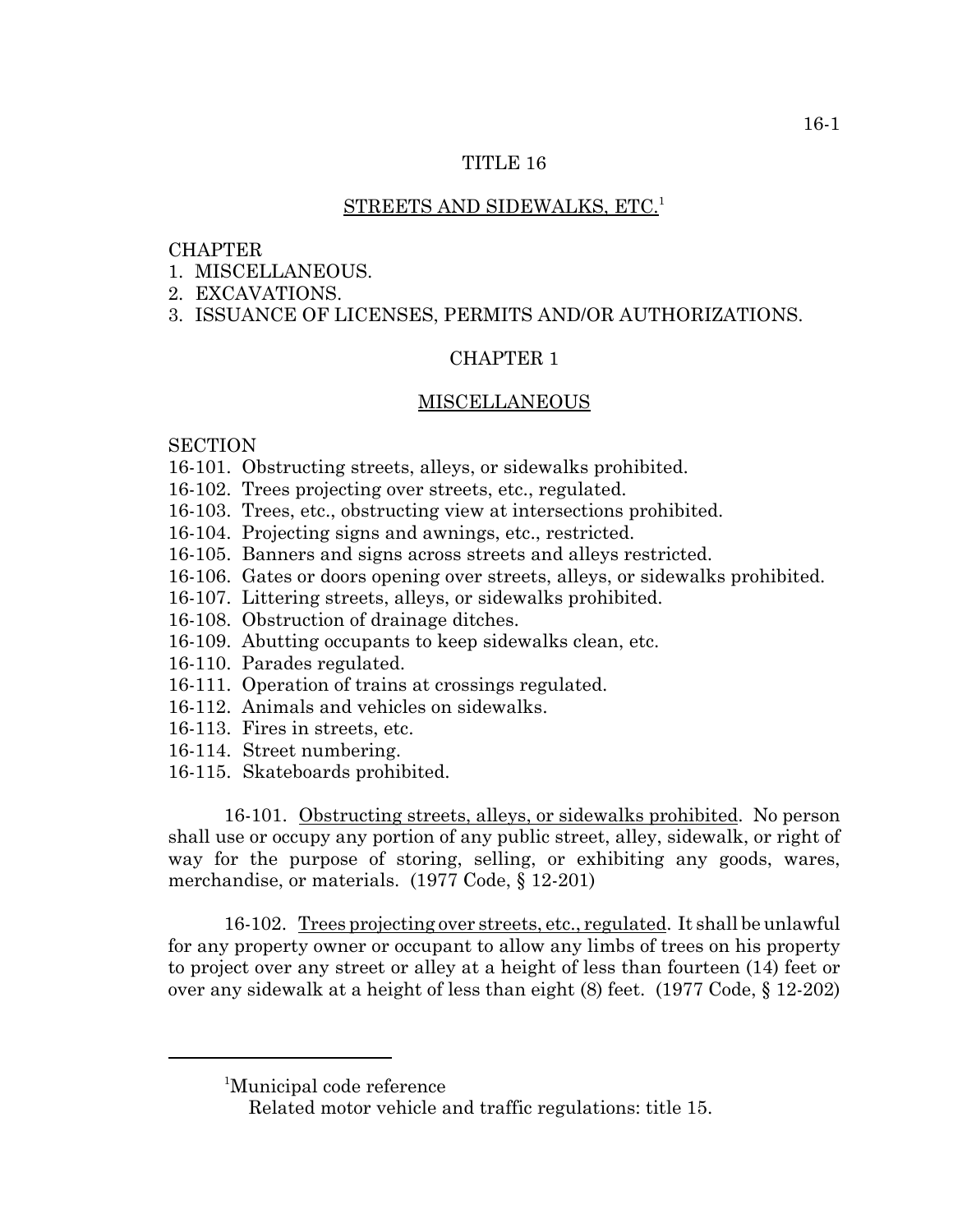16-103. Trees, etc., obstructing view at intersections prohibited. It shall be unlawful for any property owner or occupant to have or maintain on his property any tree, shrub, sign, or other obstruction which prevents persons driving vehicles on public streets or alleys from obtaining a clear view of traffic when approaching an intersection. (1977 Code, § 12-203)

16-104. Projecting signs and awnings, etc., restricted. Signs, awnings, or other structures which project over any street or other public way shall be erected subject to the requirements of the building code.<sup>1</sup> (1977 Code,  $\S$  12-204)

16-105. Banners and signs across streets and alleys restricted. It shall be unlawful for any person to place or have placed any banner or sign across or above any public street or alley except when expressly authorized by the city manager after a finding that no hazard will be created by such banner or sign. (1977 Code, § 12-205)

16-106. Gates or doors opening over streets, alleys, or sidewalks prohibited. It shall be unlawful for any person owning or occupying property to allow any gate or door to swing open upon or over any street, alley, or sidewalk except when required by law. (1977 Code, § 12-206)

16-107. Littering streets, alleys, or sidewalks prohibited. It shall be unlawful for any person to litter, place, throw, track, or allow to fall on any street, alley, or sidewalk any refuse, glass, tacks, mud, or other objects or materials which are unsightly or which obstruct or tend to limit or interfere with the use of such public ways and places for their intended purposes. (1977 Code, § 12-207)

16-108. Obstruction of drainage ditches. It shall be unlawful for any person to permit or cause the obstruction of any drainage ditch in any public right-of-way. (1977 Code, § 12-208)

16-109. Abutting occupants to keep sidewalks clean, etc. The occupants of property abutting on a sidewalk are required to keep the sidewalk clean. Also, immediately after a snow or sleet, such occupants are required to remove all accumulated snow and ice from the abutting sidewalk. (1977 Code, § 12-209)

16-110. Parades regulated. It shall be unlawful for any club, organization, or similar group to hold any meeting, parade, demonstration, or exhibition on the public streets without some responsible representative first

<sup>1</sup> Municipal code reference

Building code: title 12, chapter 1.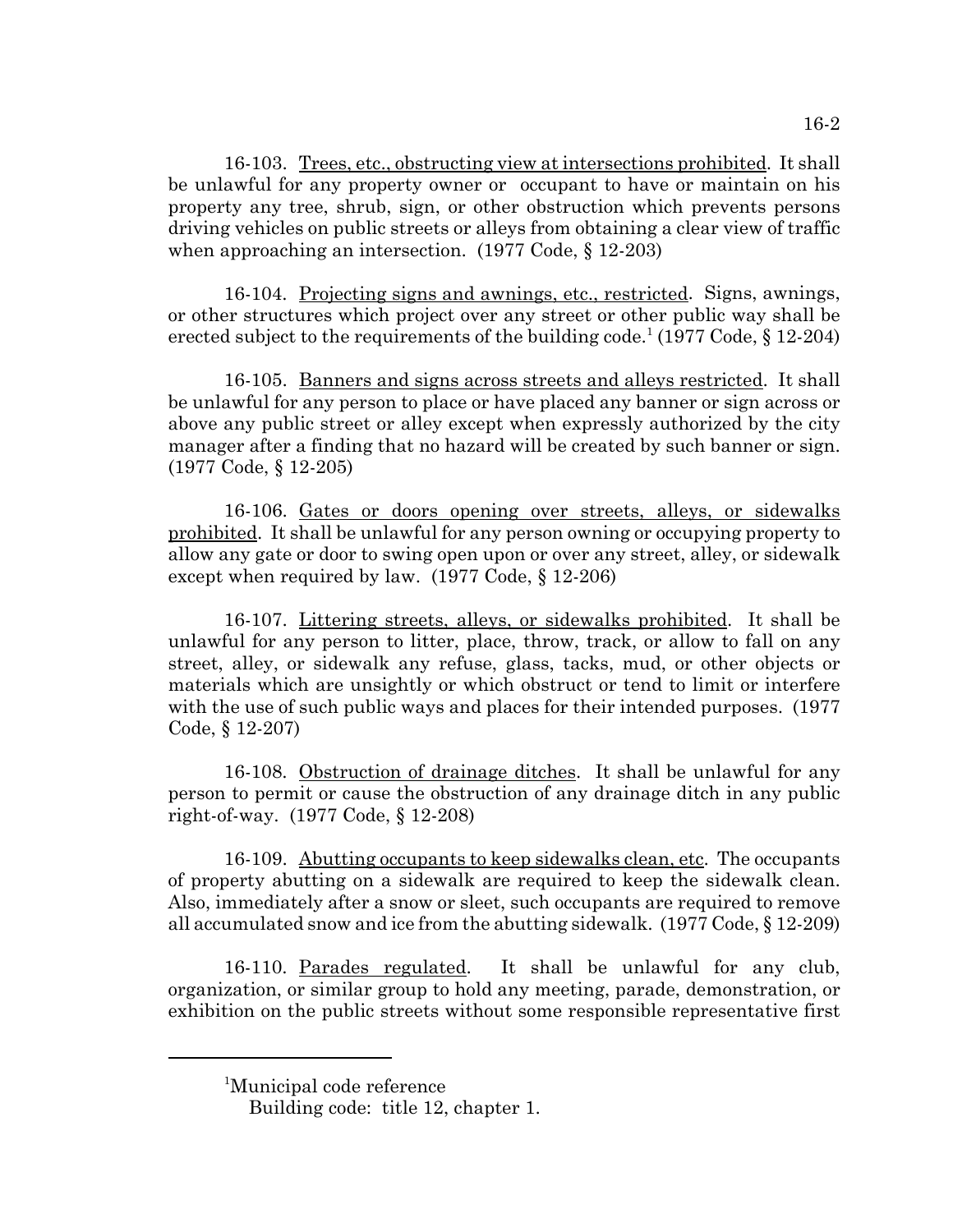securing a permit from the city manager. No permit shall be issued by the manager unless such activity will not unreasonably interfere with traffic and unless such representative shall agree to see to the immediate cleaning up of all litter which shall be left on the streets as a result of the activity. Furthermore, it shall be unlawful for any person obtaining such a permit to fail to carry out his agreement to immediately clean up the resulting litter. (1977 Code, § 12-210)

16-111. Operation of trains at crossings regulated. No person shall operate any railroad train across any street or alley without giving a warning of its approach as required by state law; nor shall he make such crossing at a speed in excess of twenty-five (25) miles per hour. It shall also be unlawful to stop a railroad train so as to block or obstruct any street or alley for a period of more than five (5) consecutive minutes. (1977 Code, § 12-211)

16-112. Animals and vehicles on sidewalks. It shall be unlawful for any person to ride, lead, or tie any animal, or ride, push, pull, or place any vehicle across or upon any sidewalk in such manner as unreasonably interferes with or inconveniences pedestrians using the sidewalk. It shall also be unlawful for any person knowingly to allow any minor under his control to violate this section. (1977 Code, § 12-212)

16-113. Fires in streets, etc. It shall be unlawful for any person to set or contribute to any fire in any public street, alley, or sidewalk. (1977 Code, § 12-213)

16-114. Street numbering. (1) (a) It shall be the duty of the owners, occupants or lessee of all dwellings, apartment houses, hotels, commercial establishments, and other buildings to number such buildings with numerals not less than three and one-half inches in height, or of such contrasting color and so located as to be readily visible from the street in daylight or when a light is shined upon it at night.

(b) The building department of the city shall on all building permits for new residences, building structures or places of business, excepting sheds and accessory buildings provide an address number as assigned by the Hamilton County Planning Commission. On building permits other than new construction the building department shall insure that the address listed thereon is correct as assigned by the Hamilton County Planning Commission.

(c) If the owner, occupant or lessee of any building shall fail, refuse, or neglect to post the number as required or replace it when necessary the City of Collegedale shall cause a written notice to be served on such person directing that the number be properly posted or replaced.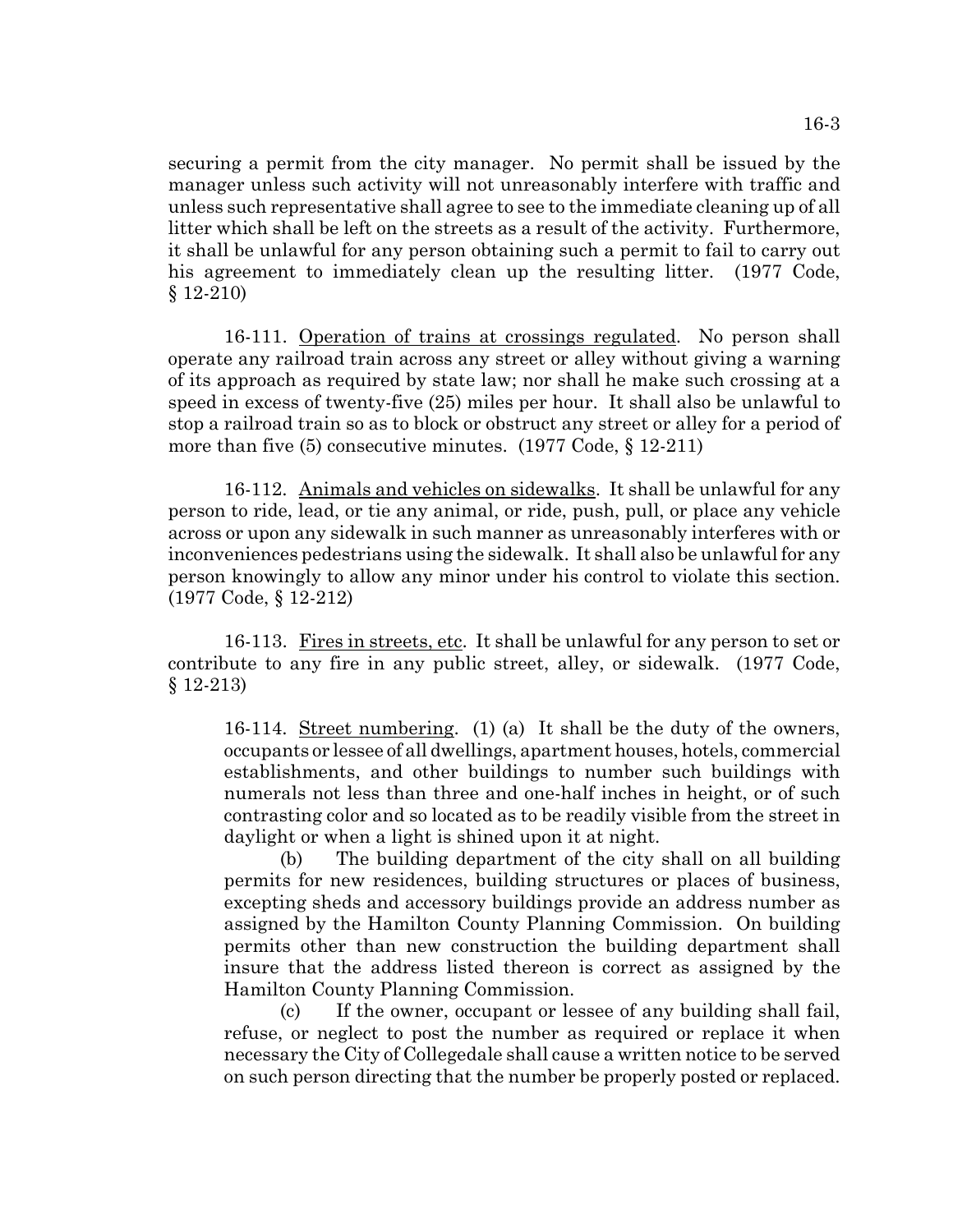Any such person not complying with said notice within ten days after receipt thereof shall be deemed to be in violation of this chapter.

(d) Any person found guilty of violating any of the provisions of this section shall, upon conviction thereof, be fined in a sum not to exceed fifty dollars.

(2) The owners, occupants or lessees shall number said dwellings, apartment houses, hotels, commercial establishments, and other buildings in accordance with the provisions of this chapter within sixty (60) days after passage and publication.

(3) Sixty days after the passage of this chapter all incorrect house numbers shall be removed and the correct number substituted; and it shall be the duty of the building official to notify the owners or occupants who fail to comply with the provisions of this chapter, and if not corrected within two weeks from such notification the parties shall be deemed to be in violation of this chapter. (Ord. # 274, June 1990)

16-115. Skateboards prohibited. It shall be unlawful for any person to ride or operate a skateboard upon any public street. (Ord. # 220, Oct. 1987)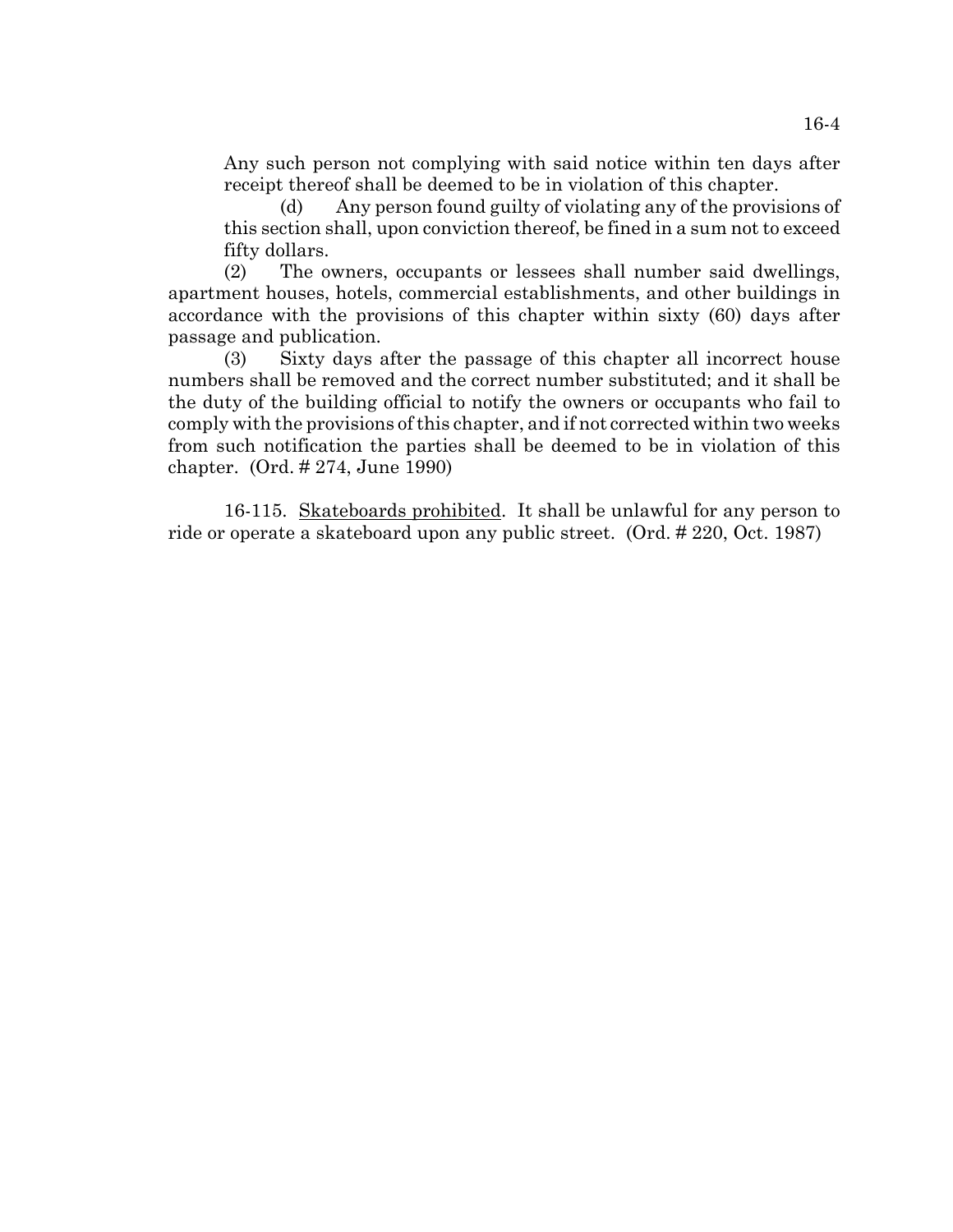## CHAPTER 2

#### EXCAVATIONS<sup>1</sup>

# **SECTION**

- 16-201. Permit required.
- 16-202. Applications.
- 16-203. Fee.
- 16-204. Deposit or bond.
- 16-205. Safety restrictions on excavations.
- 16-206. Restoration of streets, etc.
- 16-207. Insurance.
- 16-208. Time limits.
- 16-209. Supervision.
- 16-210. Curb cuts.

16-201. Permit required. It shall be unlawful for any person, firm, corporation, association, or others, including utility districts to make any excavation in any street, alley, or public place, or to tunnel under any street, alley, or public place without having first obtained a permit as herein required, and without complying with the provisions of this chapter; and it shall also be unlawful to violate, or vary from, the terms of any such permit; provided, however, any person maintaining pipes, lines, or other underground facilities in or under the surface of any street may proceed with an opening without a permit when emergency circumstances demand the work to be done immediately and a permit cannot reasonably and practicably be obtained beforehand. The person shall thereafter apply for a permit on the first regular business day on which the office of the city recorder is open for business, and the permit shall be retroactive to the date when the work was begun. (1977 Code, § 12-101)

16-202. Applications. Applications for such permits shall be made to the city recorder, or such person as he may designate to receive such applications, and shall state thereon the location of the intended excavation or tunnel, the size thereof, the purpose thereof, the person, firm, corporation, association, or others doing the actual excavating, the name of the person, firm, corporation, association, or others for whom the work is being done, and shall contain an agreement that the applicant will comply with all ordinances and laws relating

<sup>1</sup> State law reference

This chapter was patterned substantially after the ordinance upheld by the Tennessee Supreme Court in the case of City of Paris, Tennessee v. Paris-Henry County Public Utility District, 207 Tenn. 388, 340 S.W.2d 885 (1960).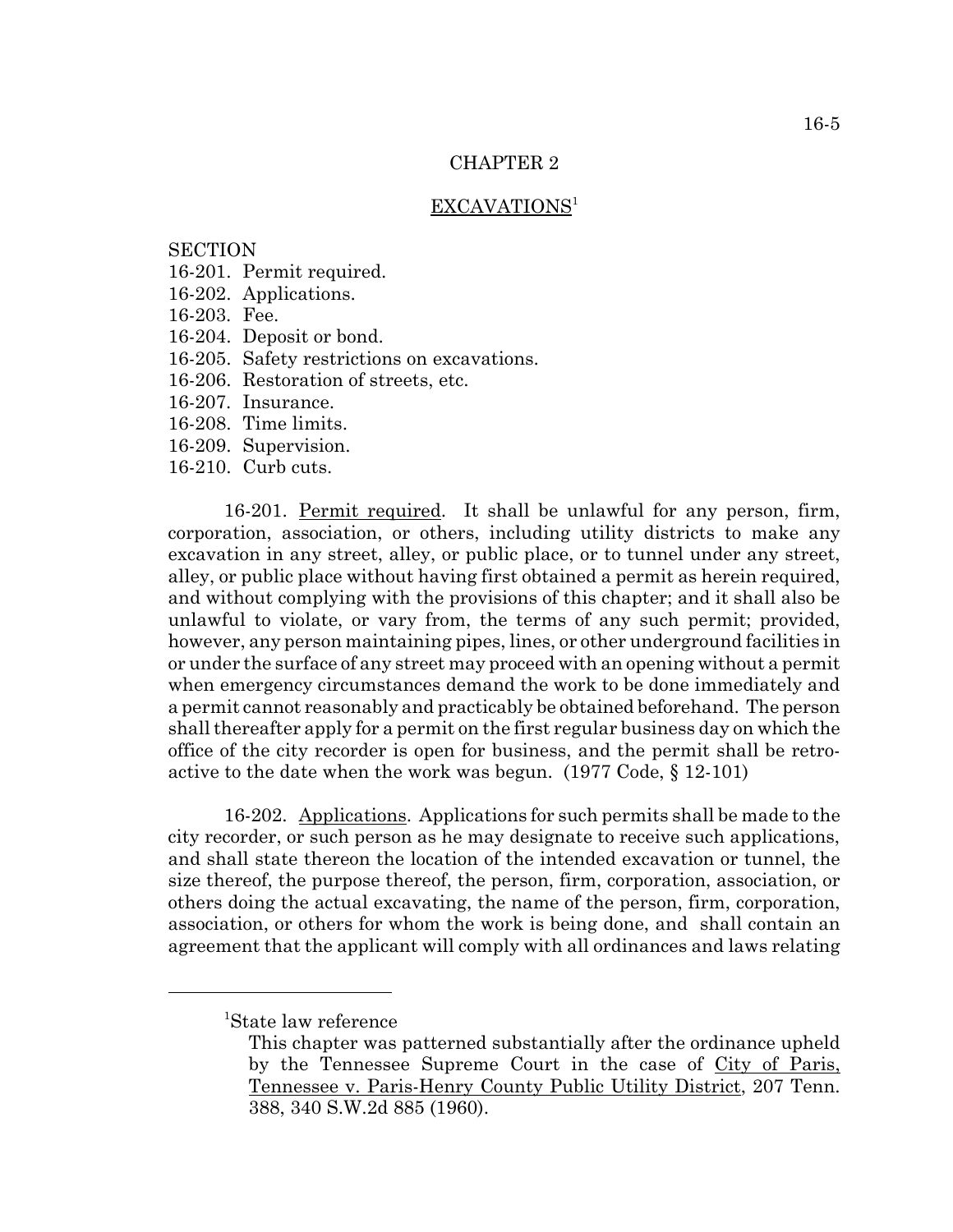16-6

to the work to be done. Such application shall be rejected or approved by the city manager within twenty-four (24) hours of its filing. (1977 Code, § 12-102)

16-203. Fee. The fee for such permits shall be two dollars (\$2.00) for excavations which do not exceed twenty-five (25) square feet in area or tunnels not exceeding twenty-five (25) feet in length; and twenty-five cents (\$0.25) for each additional square foot in the case of excavations, or lineal foot in the case of tunnels; but not to exceed one hundred dollars (\$100.00) for any permit. (1977 Code, § 12-103)

16-204. Deposit or bond. No such permit shall be issued unless and until the applicant therefor has deposited with the city recorder a cash deposit. The deposit shall be in the sum of twenty-five dollars (\$25.00) if no pavement is involved or seventy-five dollars (\$75.00) if the excavation is in a paved area and shall insure the proper restoration of the ground and, laying of the pavement, if any. Where the amount of the deposit is clearly inadequate to cover the cost of restoration, the city recorder may increase the amount of the deposit to an amount considered by him to be adequate to cover the cost. From this deposit shall be deducted the expense to the city of relaying the surface of the ground or pavement, and of making the refill if this is done by the city or at its expense. The balance shall be returned to the applicant without interest after the tunnel or excavation is completely refilled and the surface or pavement is restored.

In lieu of a deposit the applicant may deposit with the city manager a surety bond in such form and amount as the city recorder shall deem adequate to cover the costs to the city if the applicant fails to make proper restoration. (1977 Code, § 12-104)

16-205. Safety restrictions on excavations. Any person, firm, corporation, association, or others making any excavation or tunnel shall do so according to the terms and conditions of the application and permit authorizing the work to be done. Sufficient and proper barricades and lights shall be maintained to protect persons and property from injury by or because of the excavation being made. If any sidewalk is blocked by any such work, a temporary sidewalk shall be constructed and provided which shall be safe for travel and convenient for users. (1977 Code, § 12-105)

16-206. Restoration of streets, etc. Any person, firm, corporation, association, or others making any excavation or tunnel in or under any street, alley, or public place in this city shall restore the street, alley, or public place to its original condition except for the surfacing, which shall be done by the city but shall be paid for promptly upon completion by such person, firm, corporation, association, or others for which the excavation or tunnel was made. In case of unreasonable delay in restoring the street, alley, or public place, the city recorder shall give notice to the person, firm, corporation, association, or others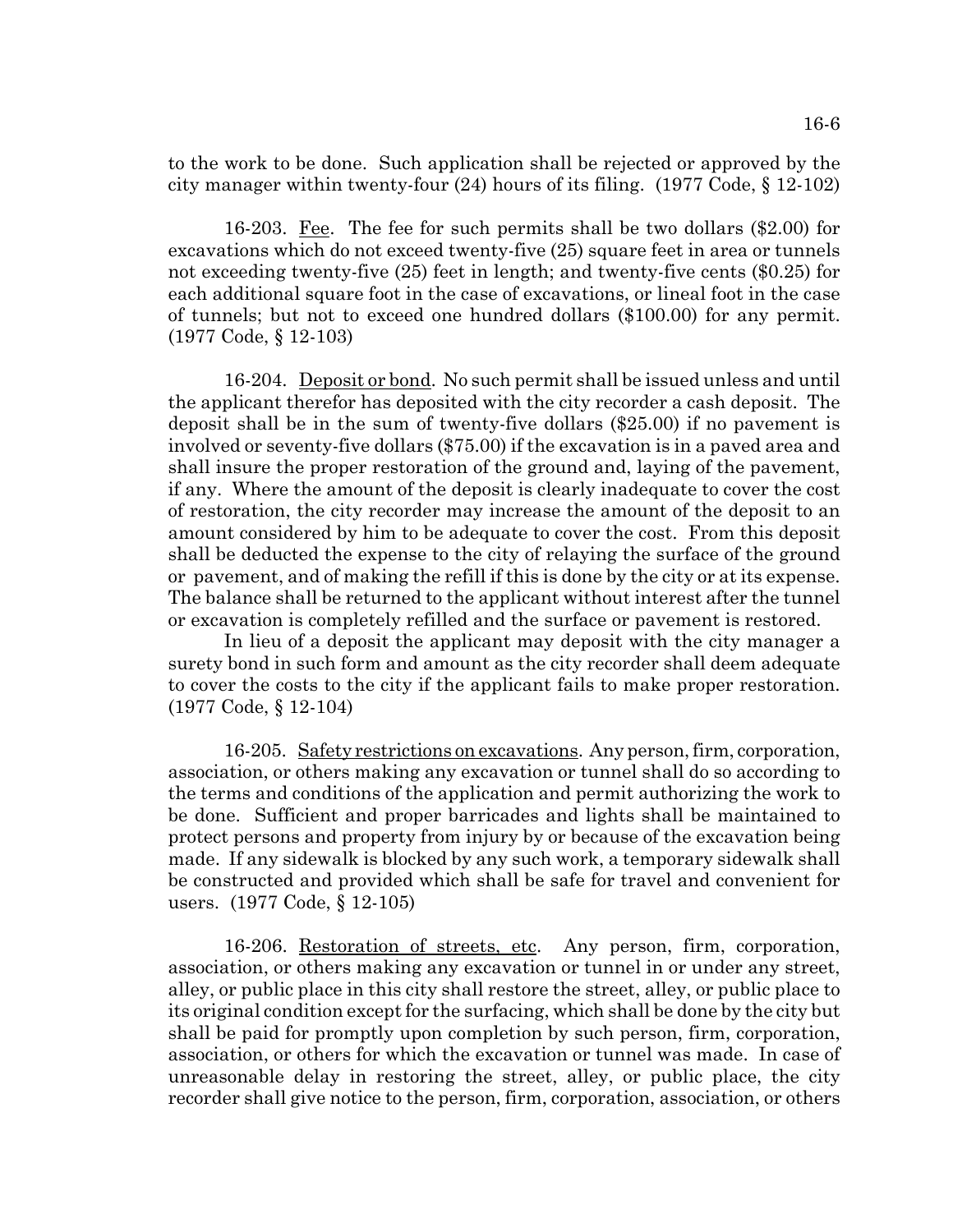that unless the excavation or tunnel is refilled properly within a specified reasonable period of time, the city will do the work and charge the expense of doing the same to such person, firm, corporation, association, or others. If within the specified time the conditions of the above notice have not been complied with, the work shall be done by the city, an accurate account of the expense involved shall be kept, and the total cost shall be charged to the person, firm, corporation, association, or others who made the excavation or tunnel. (1977 Code, § 12-106)

16-207. Insurance. In addition to making the deposit or giving the bond hereinbefore required to insure that proper restoration is made, each person applying for an excavation permit shall file a certificate of insurance indicating that he is insured against claims for damages for personal injury as well as against claims for property damage which may arise from or out of the performance of the work, whether such performance be by himself, his subcontractor, or anyone directly or indirectly employed by him. Such insurance shall cover collapse, explosive hazards, and underground work by equipment on the street, and shall include protection against liability arising from completed operations. The amount of the insurance shall be prescribed by the city recorder in accordance with the nature of the risk involved; provided, however, that the liability insurance for bodily injury shall not be less than \$130,000 for each person and \$350,000 for each accident, and for property damages not less than \$50,000 for any one (1) accident, and a \$75,000 aggregate. (1977 Code, § 12-107)

16-208. Time limits. Each application for a permit shall state the length of time it is estimated will elapse from the commencement of the work until the restoration of the surface of the ground or pavement, or until the refill is made ready for the pavement to be put on by the city if the city restores such surface pavement. It shall be unlawful to fail to comply with this time limitation unless permission for an extension of time is granted by the city recorder. (1977 Code, § 12-108)

16-209. Supervision. The person designated by the board of mayor and aldermen shall from time to time inspect all excavations and tunnels being made in or under any public street, alley, or other public place in the city and see to the enforcement of the provisions of this chapter. Notice shall be given to him at least ten (10) hours before the work of refilling any such excavation or tunnel commences. (1977 Code, § 12-109)

16-210. Curb cuts. No one shall cut, build, or maintain a driveway across a curb or sidewalk, public street, alley, or other public place without first obtaining a permit from the manager. Such a permit will not be issued when the contemplated driveway is to be so located or constructed as to create an unreasonable hazard to pedestrian and/or vehicular traffic. No driveway shall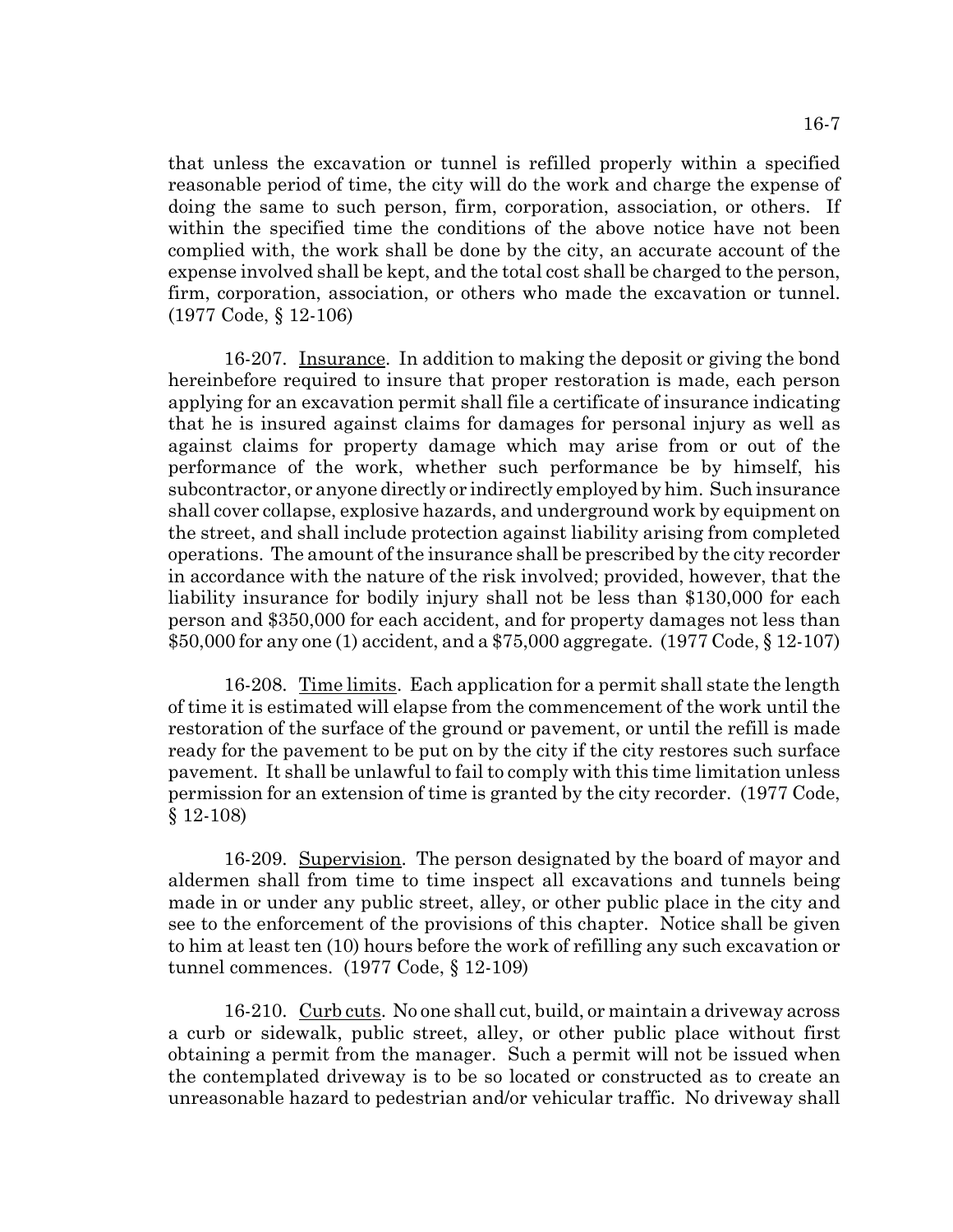exceed thirty-five (35) feet in width at its outer or street edge and when two (2) or more adjoining driveways are provided for the same property a safety island of not less than ten (10) feet in width at its outer or street edge shall be provided. Driveway aprons shall not extend out into the street. (1977 Code, § 12-110)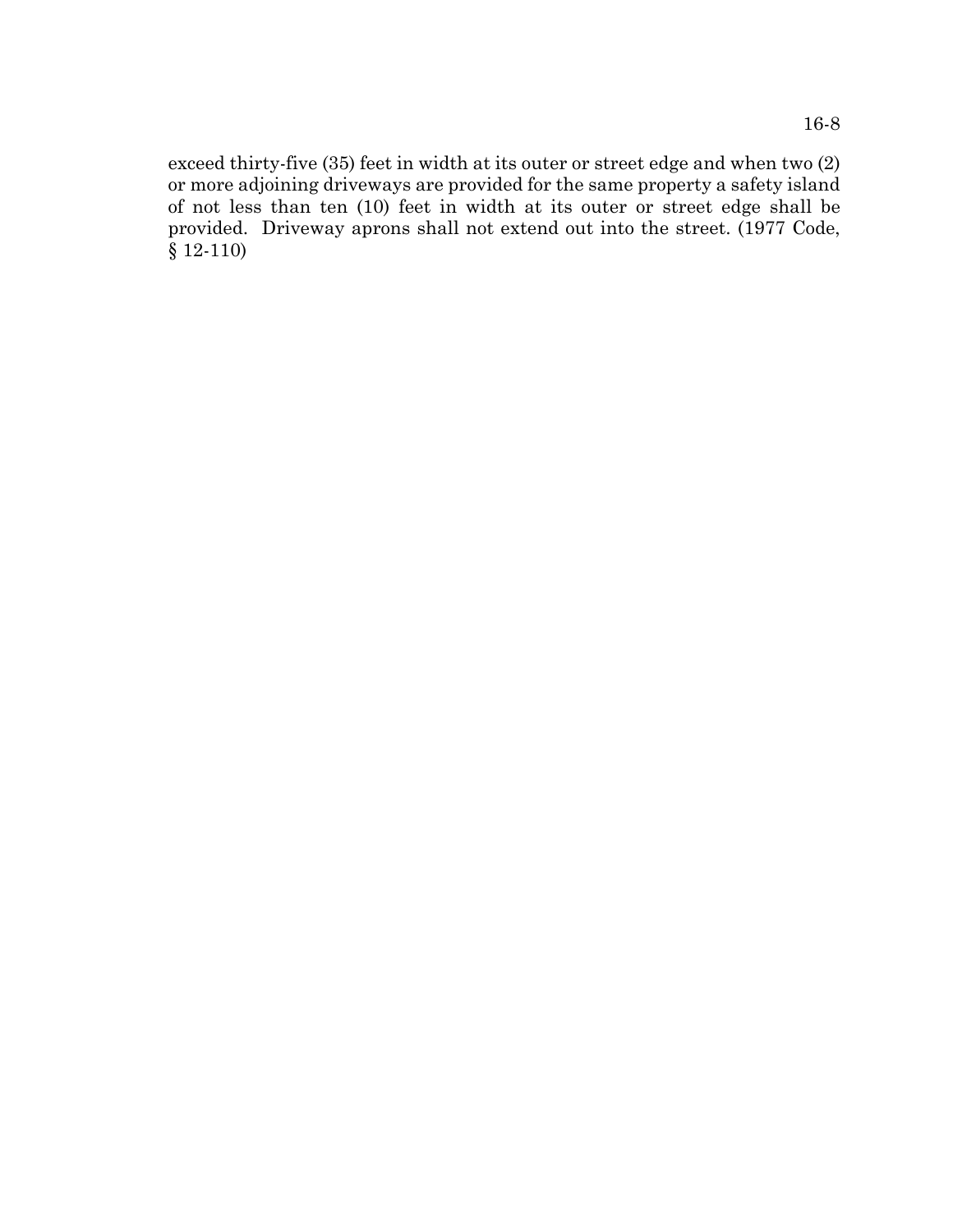## CHAPTER 3

#### ISSUANCE OF LICENSES, PERMITS AND/OR AUTHORIZATIONS

# **SECTION**

- 16-301. Rights-of-way excavation permit.
- 16-302. Application.
- 16-303. Right(s)-of-way excavation permit fees.
- 16-304. Requirement of surety bond or cash deposit.
- 16-305. Manner of excavating protection of traffic and pedestrians.
- 16-306. Removal and protection of utilities.
- 16-307. Protection of adjoining property.
- 16-308. Excavated material.
- 16-309. Clean-up.
- 16-310. Restoration of surface.
- 16-311. Prompt completion of work.
- 16-312. Emergency action.
- 16-313. Inspections.
- 16-314. Liability of city.
- 16-315. Insurance.
- 16-316. Penalty.
- 16-317. Applicability to public utilities.

16-301. Rights-of-way excavation permit. (1) It shall be unlawful for any person to dig, break, excavate, tunnel, undermine, or in any manner damage any area located within the limits of the City of Collegedale's right-of-way, including but not limited to pavement, storm drainage way, shoulder, curb, sidewalk, traffic control device, public utility easement bridge, access ramp, that portion of any private driveway in the street right(s)-of-way, or other parts of a city right(s)-of-way (all hereinafter referred to as "city rights-of-way" in this chapter), or to make or cause to be made any excavation in or under the surface of any city right(s)-of-way for any purpose or to place, deposit, or leave upon any city right(s)-of-way any earth or excavation material obstructing or tending to interfere with the use of same, unless such person shall first have obtained a right(s)-of-way excavation permit therefor from the city engineer, or designee, as herein provided.

(2) Notwithstanding subsection (1) above, construction of utility service lines from the main utility line to serve a utility customer shall not require an excavation permit unless a sidewalk, curb or the paved portion of a street is disturbed.

(3) Notwithstanding subsection (2) above, all excavation work done within the city right(s)-of-way must meet the requirements set forth by this in this ordinance, and the requirements set forth in the right-of-way permit. If a utility or contractor fails to meet the requirements set forth and do not correct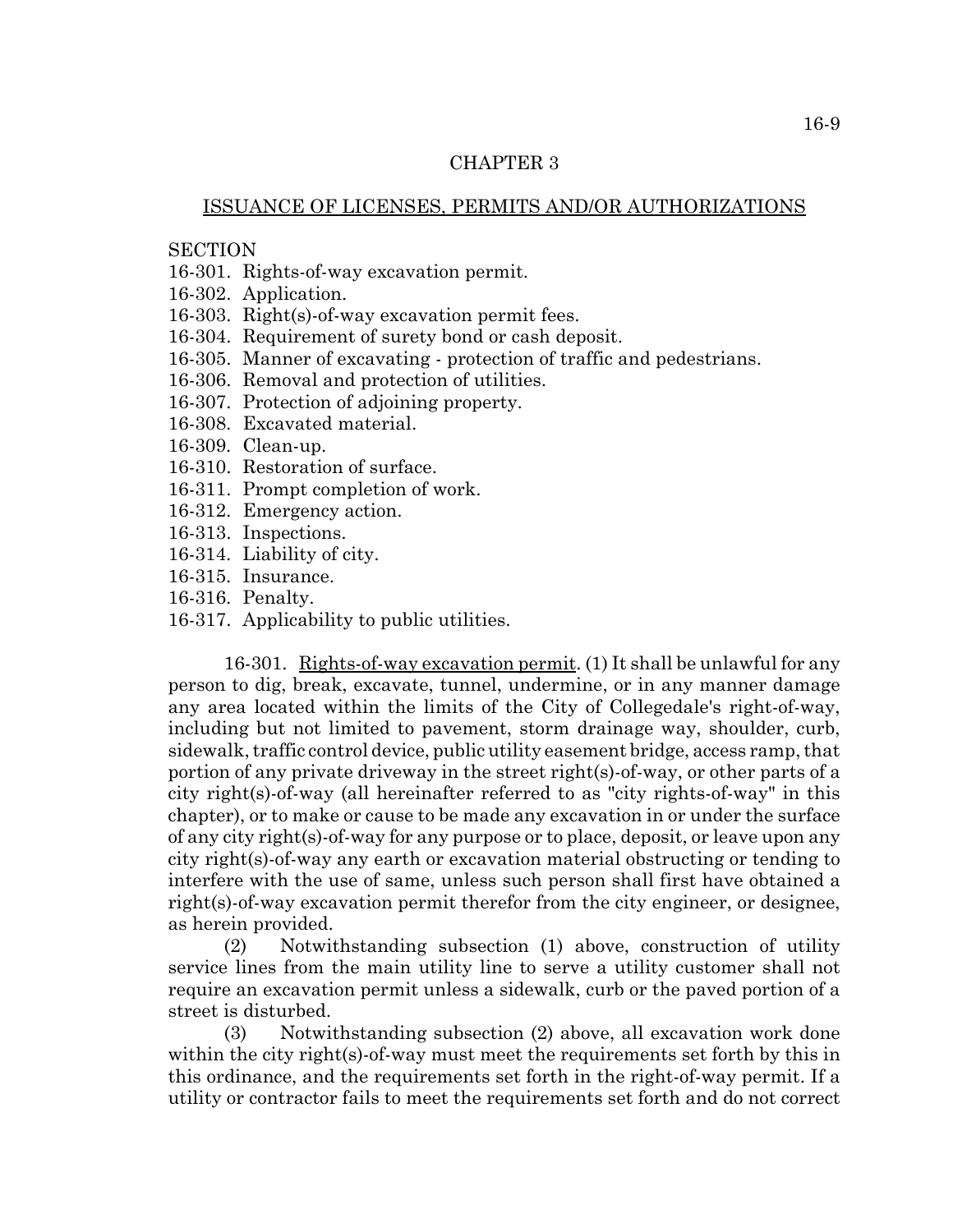the deficiencies expeditiously, the utility or contractor will be in violation of this ordinance and subject to the penalty set forth herein. (as added by Ord. #1028, April 2017)

16-302. Application. No right(s)-of-way excavation permit shall be issued unless a written application is submitted to the city. The application shall be accompanied by plans or drawings as deemed necessary by the city. The city engineer shall have the authority to waive the filing of detailed plans and drawings if the excavation project is of such a small scale that the city engineer determines that such drawings or plans are not necessary. (as added by Ord. #1028, April 2017)

16-303. Right(s)-of-way excavation permit fees. A permit fee shall be paid by the applicant to the city for the issuance of a right(s)-of-way excavation permit which shall be in addition to all other fees for permits or charges relative to any proposed construction work. The right(s)-of-way excavation permits shall be fifty dollars (\$50.00) each. If work begins without first obtaining a permit, the permit fee shall be doubled. (as added by Ord. #1028, April 2017)

16-304. Requirement of surety bond or cash deposit. (1) Before a right(s)-of-way excavation permit is issued, the applicant shall deposit with the city a surety bond, letter of credit, or surety agreement in a form payable to the city. Surety bonds and letters of credit shall be submitted to the city pursuant to subsection (7) herein. The limit of the surety agreement shall be determined by the engineering and public works departments. The required surety bond or letter of credit must be issued by an insurance company or bank licensed and authorized to transact business in the State of Tennessee and shall be conditioned upon the permittee's compliance with this ordinance and the right(s)-of-way excavation agreement, and shall secure and hold the city and its officers harmless against any and all claims, judgments, or other costs arising from the excavation and other work covered by the right(s)-of-way excavation permit by reason of any accident or injury to persons or property, trespass, or inverse condemnation through the fault of the permittee, or subcontractor(s), and further conditioned to require permittee to refill, restore and replace in good and safe condition as near as may be to its original condition and conformity with approved plans, to the satisfaction of the city engineer and director of public works; to restore all openings and excavations made in city right(s)-of-way, and to maintain the city right(s)-of-way where excavation is made in good condition for the period of twelve (12) months after said work shall have been approved in writing by the city, ordinary wear and tear excepted. The twelve (12) month period for maintenance will renew and start over with any repair of any portion of the excavation site. Any settlement of the surface within the one (1) year period shall be deemed conclusive evidence of defective back-filling by the permittee. The city may rely upon the information furnished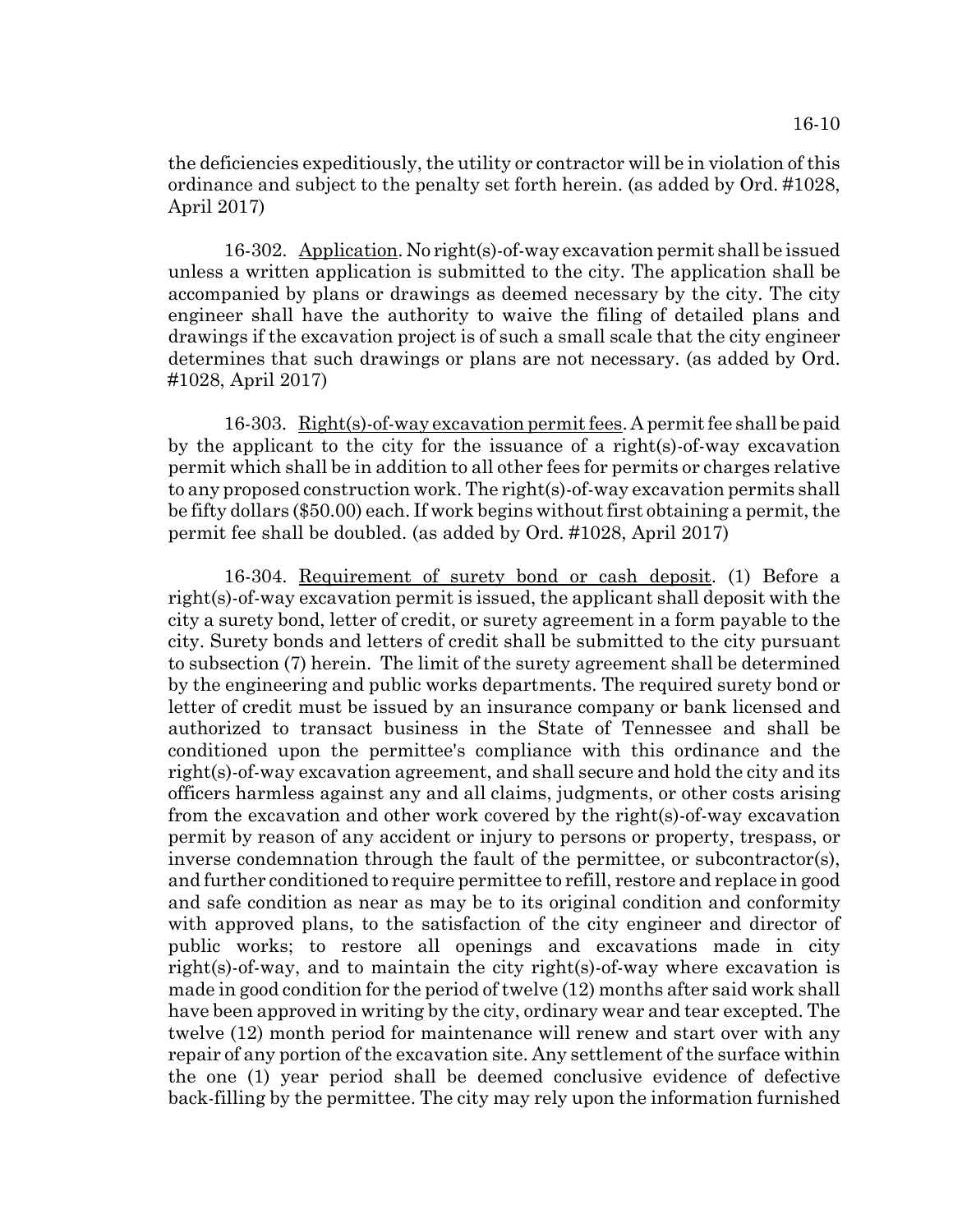by the permittee and it shall be no defense to a claim by the city against permittee or surety that the city made an error in issuing the right(s)-of-way excavation permit.

(2) Recovery on a right(s)-of-way bond, letter of credit, or surety agreement for any claim shall not extinguish same, but it shall in its entirety be available for all subsequent claims during the excavation for which it was given, plus maintenance of the excavation for which it was given, plus maintenance of the excavation site as required by this chapter and the right(s)-of-way excavation agreement. In the event of any suit or claim against the city by reason of the negligence or default of the permittee, upon the city giving written notice to permittee and surety of such suit or claim, the permittee and surety shall hold the city harmless and indemnify the city for all expenses, including reasonable attorney's fees and costs.

(3) Any annual bond, letter of credit, or surety agreement given under this provision shall remain in force for one (1) year plus the one (1) year maintenance period, conditioned as above, in the amount specified in subsection (7) herein, which is based on the permittee's anticipated work for one (1) year and shall be applicable to all excavation in any city right(s)-of-way

(4) In lieu of a corporate surety bond, letter of credit, or surety agreement required above, the application may be accompanied with a cash deposit or cashier's check, made payable to the City of Collegedale for deposit. The amount shall be determined by the city engineer and director of public works.

(5) Any special or general deposit made hereunder shall serve as security for the repair and performance of work necessary to put the city right(s)-of-way in as good a condition as it was prior to the excavation and in conformity with approved plans. If the permittee fails to make the necessary repairs or complete excavation within the time specified in the permit, the city may proceed to complete same and charge the expense to the permittee and surety as provided in subsection (6) below.

(6) The city may use any or all of any deposit, letter of credit, or bond to pay the cost of any work the city performs to restore or maintain the city right(s)-of-way in the event the permittee fails to perform such work as provided in the right(s)-of-way excavation agreement or this chapter. If the permittee exposes the public to danger and fails to promptly correct same after notice (should the permittee not be readily available, the notice requirement is waived), the city may take steps deemed necessary in the sole discretion of the city to correct a dangerous situation which is a threat to public safety and charge same to permittee and surety. Once an excavation is started, it must be completed expeditiously. In the event an excavation is not pursued expeditiously after started, or is not completed within the time specified in the permit or any extension, or is abandoned, or the area is not properly restored or maintained, the city may give the permittee seven days' notice of the deficiency. If corrective action is not initiated within said seven days or any extension thereof granted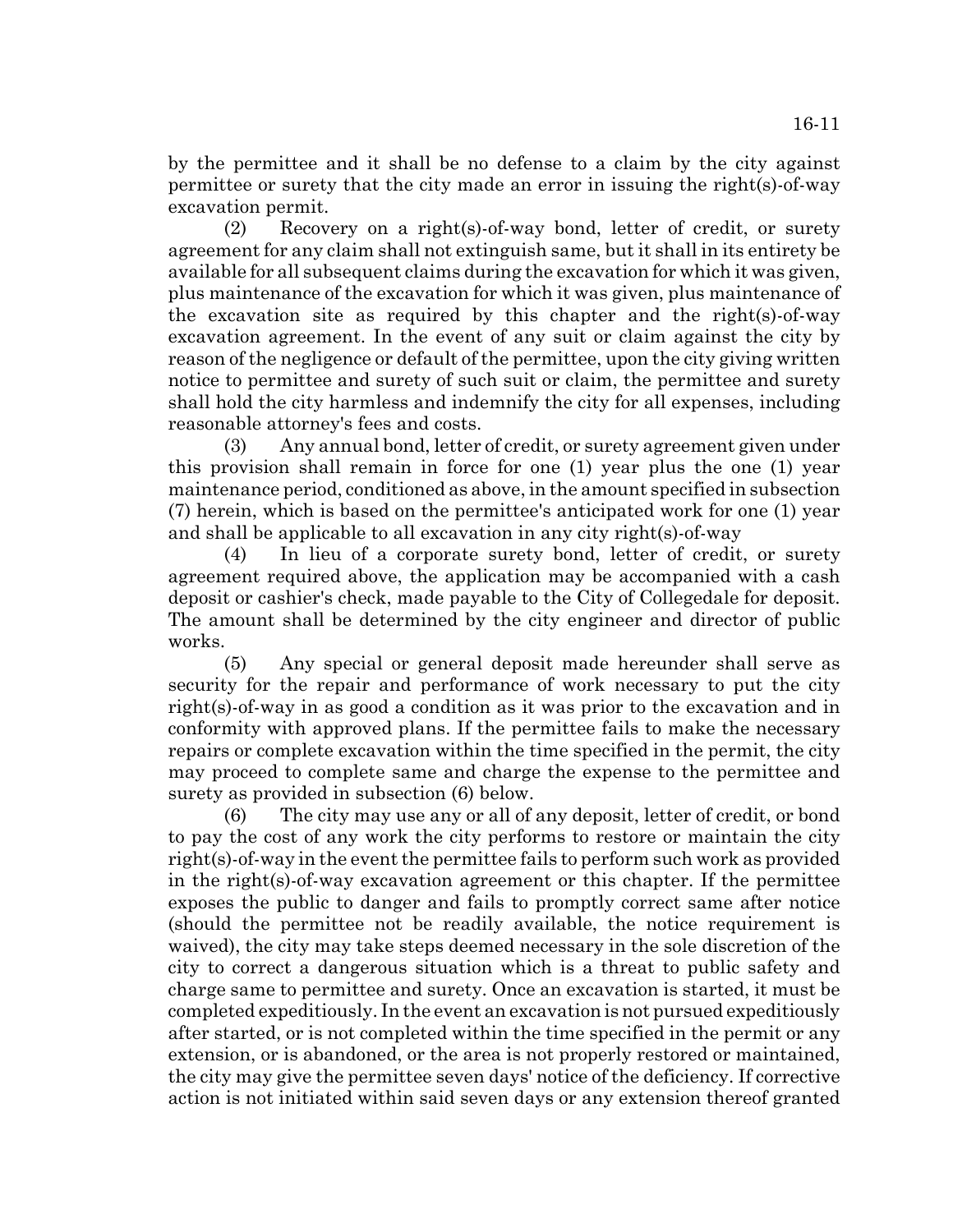by the city engineer and director of public works, the city may perform the necessary work and charge same to permittee and surety. Prior notice to the surety is waived. Any permittee or surety aggrieved by any action of the city under this article is entitled to a due process hearing before the city manager upon written notice filed with the city recorder within ten (10) days of the event giving rise to the complaint. When the city uses its own employees to repair a street, shoulder, sidewalk, storm drainage ditch, or public utility that should have been repaired by a permit holder, the permit holder must reimburse the city at the rate of one hundred fifty percent (150%) of actual costs of the city. "Actual costs" are defined as employees' actual wages and benefits, with benefits calculated at thirty percent (30%) of wages; rental value of equipment, signs and barricades in accordance with a uniform schedule; cost of all materials; and, any outside costs.

(7) The bond will be based on a reasonable estimate as determined by the city engineer and director of public works. (as added by Ord. #1028, April 2017)

16-305. Manner of excavating-protection of traffic and pedestrians. Any person making any excavation or tunnel in a city right(s)-of-way shall do so according to the terms and conditions of this article, the application, right(s)-of-way excavation agreement, applicable government regulations and codes, and the right(s)-of-way excavation permit. Barricades, signage, and lights shall be maintained in accordance with the Manual of Uniform Traffic Control Devices to protect persons and property from injury because of the excavation. If any sidewalk is blocked by any such work, a temporary sidewalk shall be constructed to provide for safe travel for pedestrians. The permittee shall construct and maintain adequate and safe crossings over excavations and highways to accommodate vehicular and pedestrian traffic. Vehicular and pedestrian crossings shall be constructed and maintained in accordance with applicable policies, rules, regulations, and ordinances of the city and other applicable government agencies. (as added by Ord. #1028, April 2017)

16-306. Removal and protection of utilities. The permittee shall not interfere with any existing utility without the written consent of the city engineer and the owner of the utility. If it becomes necessary to remove an existing utility, such removal or relocation shall be performed by the owner of such utility at the expense of the permittee. The permittee shall support and protect all pipes, conduits, poles, wires or other apparatus which may be in any way affected by the excavation work and do everything necessary to support, sustain and protect them. In case any of said pipes, conduits, poles, wires or apparatus should be damaged, the permittee must give prompt notice to the utility owning same. The repairs, shall be by the utility owner at the expense of the permittee or surety. The permittee shall be responsible for any damage to any public or private property. The permittee shall inform itself as to the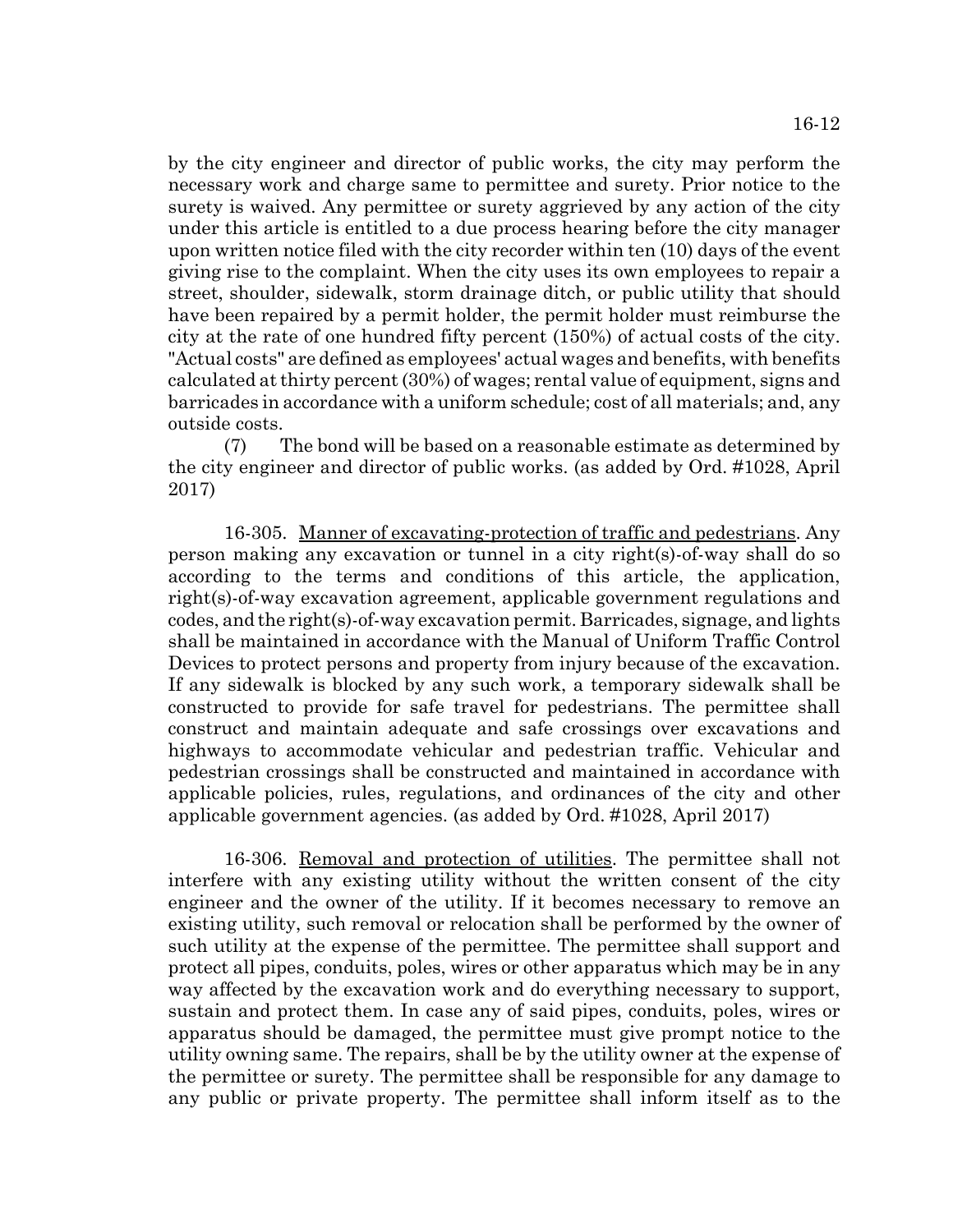existence and location of all-utilities before excavation and protect same against damage. The bond, letter of credit, or surety deposit shall be available to pay any expense associated with utility damage or damage to the property of another. (as added by Ord. #1028, April 2017)

16-307. Protection of adjoining property. The permittee shall at all times at the permittee's expense preserve and protect from injury adjoining property by providing proper lateral support, and other measures suitable for the purpose. Where it is necessary to enter upon private property for the purpose of taking appropriate protective measures, the permittee shall obtain permission for such entry from the owner of such private property. All construction and maintenance work shall be performed in a manner calculated to leave the lawn, storm drainage ditch, and other areas clean of earth and debris, and in a condition as nearly as possible to that which existed before such work began and approved by the city engineer and director of public works. (as added by Ord. #1028, April 2017)

16-308. Excavated material. All material excavated from trenches and stored adjacent to the trench or in any city right(s)-of-way shall be stored and maintained in such a manner as not to endanger those working in the trench, pedestrians or motorist, and so that as little inconvenience as reasonably possible is caused to those using streets, sidewalks, and adjoining property. The material shall not be stored in a drainage way. Where the confines of the area being excavated are too narrow to permit storing excavated material beside the trench, the city engineer shall have the authority to require the permittee to haul the excavated material to a storage site. It shall be the permittee's responsibility to secure the necessary permission and make all necessary arrangements for all storage and disposal sites. (as added by Ord. #1028, April 2017)

16-309. Clean-up. As the excavation work progresses, all city right(s)-of-way and private properties shall be thoroughly cleaned of all rubbish, excess earth, rock and other debris resulting from excavation. All clean-up operations at the location of such excavation shall be accomplished at the expense of the permittee and shall be completed to the satisfaction of the city engineer and director of public works. From time to time as may be ordered by the city engineer or director of public works, and in any event immediately after completion of said work, the permittee shall, at the permittee's expense, clean-up and remove all refuse and unused material of any kind resulting from said work. Notice to the surety is waived. Upon failure to do so within five (5) days after notification to permittee, said work may be performed by the city and the cost thereof charged to the permittee, and surety. The five (5) days' notice may be reduced when circumstances reasonably dictate less time, in the sole discretion of the city engineer, or designee. (as added by Ord. #1028, April 2017)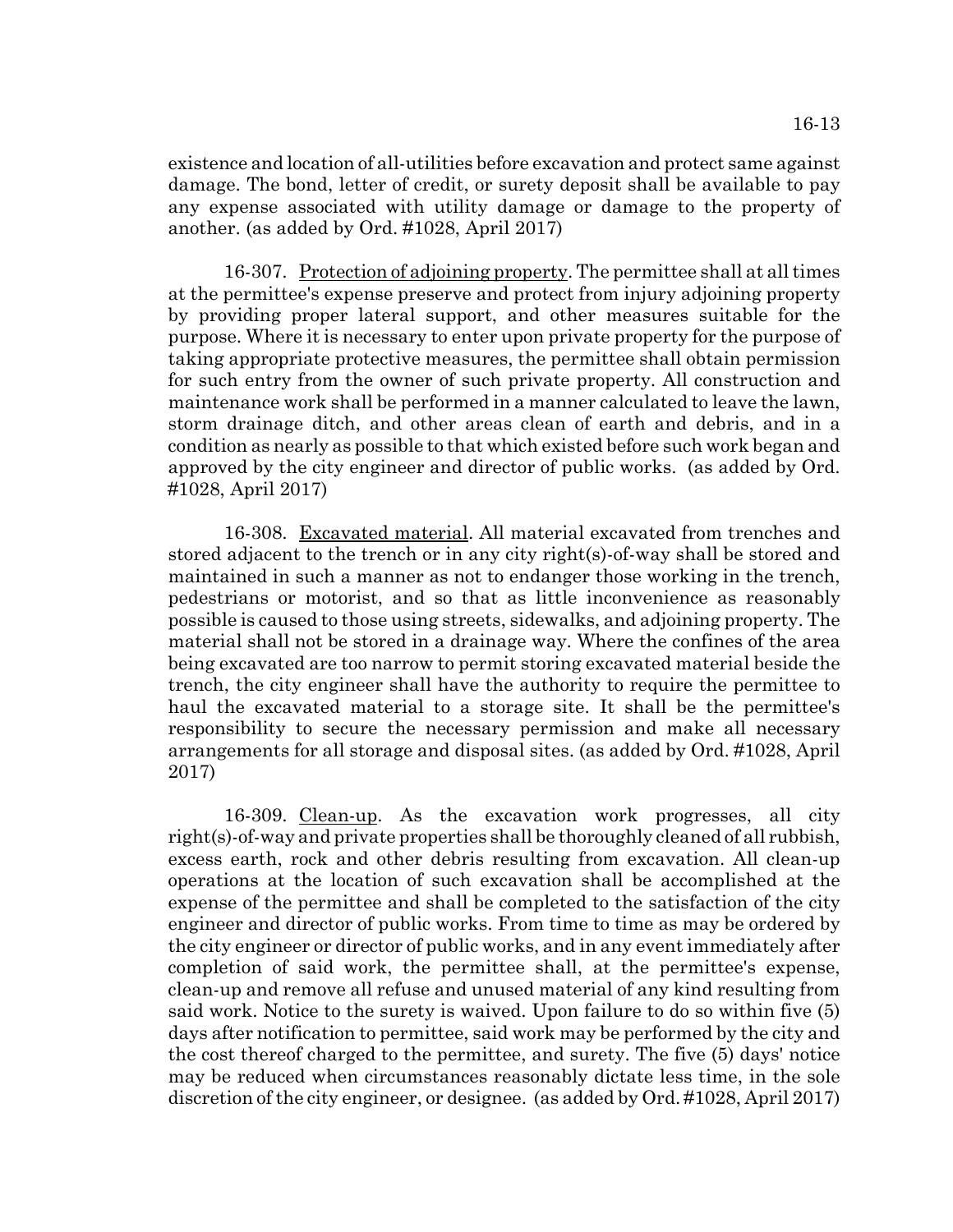16-310. Restoration of surface. The permittee shall restore the surface of any city right(s)-of-way damaged as a result of the excavation work to its original or better condition and in accordance with the specifications from plans approved by the city engineer or director of public works. Noncompliance may jeopardize the permittee's future application for a permit and/or alter the requirements of future permits. (as added by Ord. #1028, April 2017)

16-311. Prompt completion of work. The permittee shall prosecute with diligence and expedition all excavation work covered by the right(s)-of-way excavation permit and shall promptly complete such work after initiation. Permittee shall promptly restore the city right(s)-of-way and, in any event, not later than the date specified in the right(s)-of-way excavation permit. (as added by Ord. #1028, April 2017)

16-312. Emergency action. In the event of any emergency in which a sewer, water main, electric conduit, gas line or other utility is damaged or breaks and causes imminent danger to the property, life, health, or safety of any individual, the person owning or controlling the damaged utility shall immediately take proper emergency measures to cure or remedy the dangerous condition without applying for and obtaining a right(s)-of-way excavation permit hereunder. However, such utility shall apply for a right(s)-of-way excavation permit not later than the end of the next succeeding business day during which the city is open for business and shall not proceed with permanent repairs without first obtaining a right(s)-of-way excavation permit hereunder. (as added by Ord. #1028, April 2017)

16-312. Inspections. The city engineer or director of public works shall make such inspections as are reasonably necessary for enforcement of this article. The city shall have the authority to promulgate and cause to be in force such rules and regulations as may be reasonably necessary to enforce and carry out the intent of this chapter. The city engineer, public works director or designee shall have the authority to enforce the rules a regulations set forth in this ordinance, and the requirements set forth in the in the right-of-way permit. After a second failed inspection, a fifty dollar (\$50.00) re-inspect fee will be assessed. This fee must be paid prior to any re-inspections performed. (as added by Ord. #1028, April 2017)

16-313. Liability of city. This article shall not be construed as imposing upon the city, city officials, or employees any liability for damages to any person injured by the performance of any excavation work for which a right(s)-of-way excavation permit is issued hereunder; nor shall the city, city officials, or employees be deemed to have assumed any such liability, or responsibility by reason of inspections authorized hereunder, the issuance of any permit, or the approval of any excavation work. (as added by Ord. #1028, April 2017)